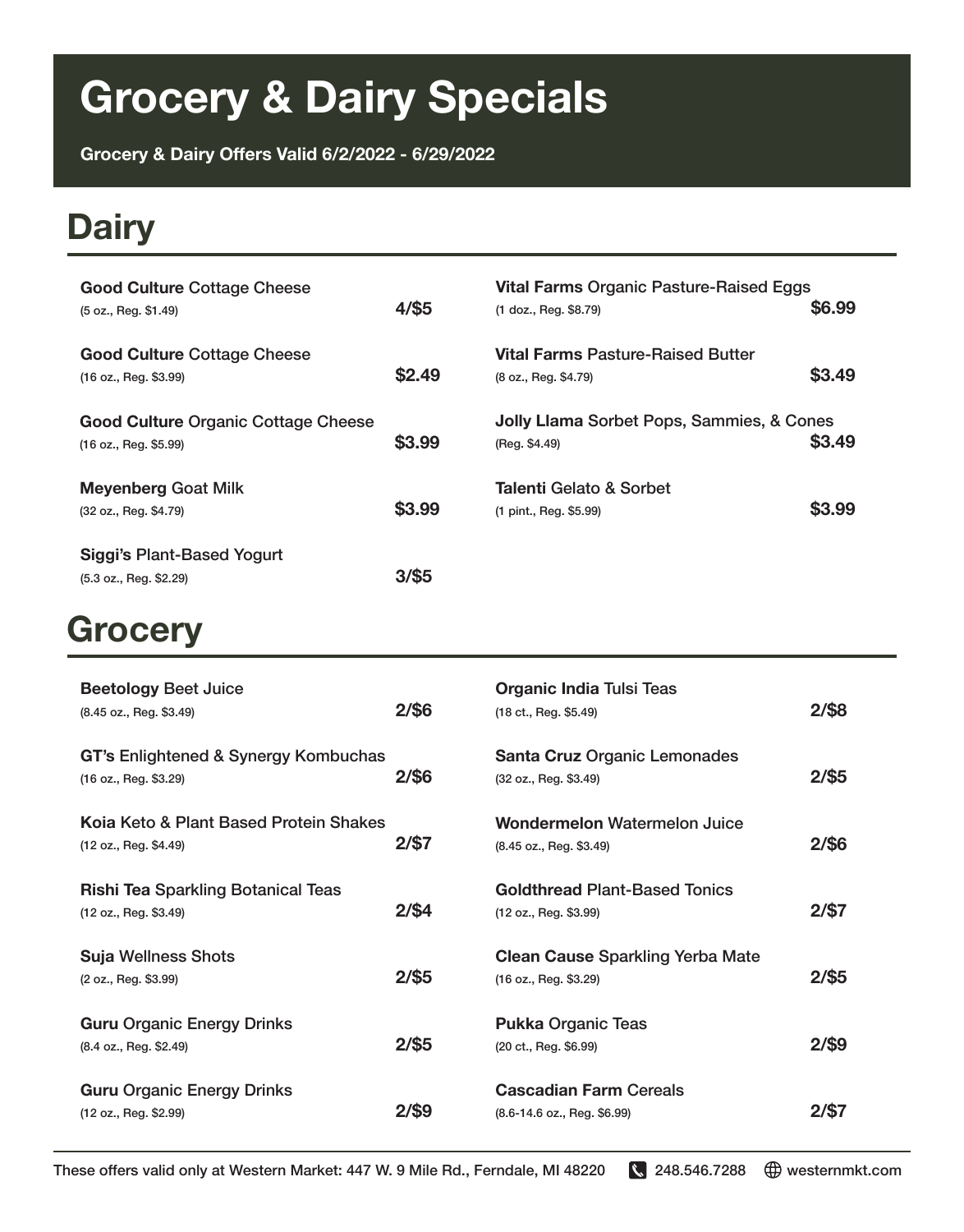### **Grocery**

| <b>Sweet Earth Frozen Burritos</b><br>(5.5-5.6 oz., Reg. \$3.79)              | $2/$ \$6 | <b>Sweet Earth Frozen Entrees</b><br>(8.5-9.5 oz., Reg. \$5.79)              | 2/\$8    |
|-------------------------------------------------------------------------------|----------|------------------------------------------------------------------------------|----------|
|                                                                               |          |                                                                              |          |
| <b>Sweet Earth Frozen Pizzas</b><br>(12.3-14.2 oz., Reg. \$9.49)              | \$6.99   | <b>GoMacro Organic Protein Bars</b><br>(2-2.3 oz., Reg. \$2.99)              | $2/$ \$4 |
| <b>Paqui Tortilla Chips</b><br>(7 oz., Reg. \$4.99)                           | $2/$ \$7 | Good Health Avocado Oil Potato Chips<br>(5 oz., Reg. \$3.79)                 | $2/$ \$5 |
| <b>Amy's Refried Beans</b><br>(15.4 oz., Reg. \$4.29)                         | \$2.79   | <b>Ian's Chicken Nuggets &amp; Fish Sticks</b><br>(14-20 oz., Reg. \$9.99)   | \$7.99   |
| <b>Annie's Fruit Snacks</b><br>(4 oz., Reg. \$5.79)                           | $2/$ \$6 | <b>Hippeas Organic Chickpea Puffs</b><br>(4 oz., Reg. \$3.79)                | 2/\$6    |
| Annie's Mac & Cheese (excludes organic & deluxe)<br>(6 oz., Reg. \$2.79)      | 4/\$5    | <b>Lundberg Family Farms Organic Rice Cakes</b><br>(8.5 oz., Reg. \$4.49)    | \$3.79   |
| <b>Annie's Organic Dressings</b><br>(8 oz., Reg. \$4.79)                      | $2/$ \$7 | <b>Lundberg Family Farms Organic Rice Cake Minis</b><br>(5 oz., Reg. \$3.99) | 2/\$7    |
| <b>Back to Nature Crackers</b><br>$(5.5-8.5 \text{ oz.}, \text{Reg. } $3.99)$ | $2/$ \$6 | Manitoba Harvest Hemp Yeah! Granola<br>(10 oz., Reg. \$6.79)                 | \$4.99   |
| <b>Back to Nature Cookies</b><br>(6-12 oz., Reg. \$4.99-\$5.99)               | $2/$ \$8 | <b>Maya Kaimal Organic Rice Pouches</b><br>(8.5 oz, Reg. \$3.49)             | $2/$ \$6 |
| <b>Bob's Red Mill Pan-Baked Granola</b><br>(11 oz., Reg. \$6.49)              | $2/$ \$9 | <b>Gardein Assorted Vegan Meats</b><br>(8.8-12.7 oz., Reg. \$5.99)           | $2/$ \$9 |
| <b>Cadia Applesauce</b><br>(24 oz., Reg. \$4.49)                              | $2/$ \$7 | <b>Tofurky Vegan Sausages</b><br>(14 oz., Reg. \$6.99)                       | \$5.49   |
| <b>Cadia Applesauce Cups</b><br>(4 pack., Reg. \$2.99)                        | $2/$ \$5 | Miyoko's Liquid Mozzarella<br>(16 oz., Reg. \$9.99)                          | \$4.99   |
| <b>Cadia Mustard Jars</b><br>(8 oz., Reg. \$3.29)                             | $2/$ \$5 | <b>Cascadian Farm Frozen Fruits</b><br>(8-10 oz., Reg. \$5.49)               | $2/$ \$6 |
| <b>Cadia Agave Syrups</b><br>(11.75 oz., Reg. \$4.49)                         | \$3.49   | <b>Cascadian Farm Frozen Veggies</b><br>(10-16 oz., Reg. \$3.79)             | $2/$ \$5 |
| <b>Country Archer Beef Jerky</b><br>(2-2.5 oz., Reg. \$6.99)                  | 2/\$10   | <b>Cascadian Farm Frozen Spuds</b><br>(12 oz., Reg. \$4.49)                  | $2/$ \$6 |